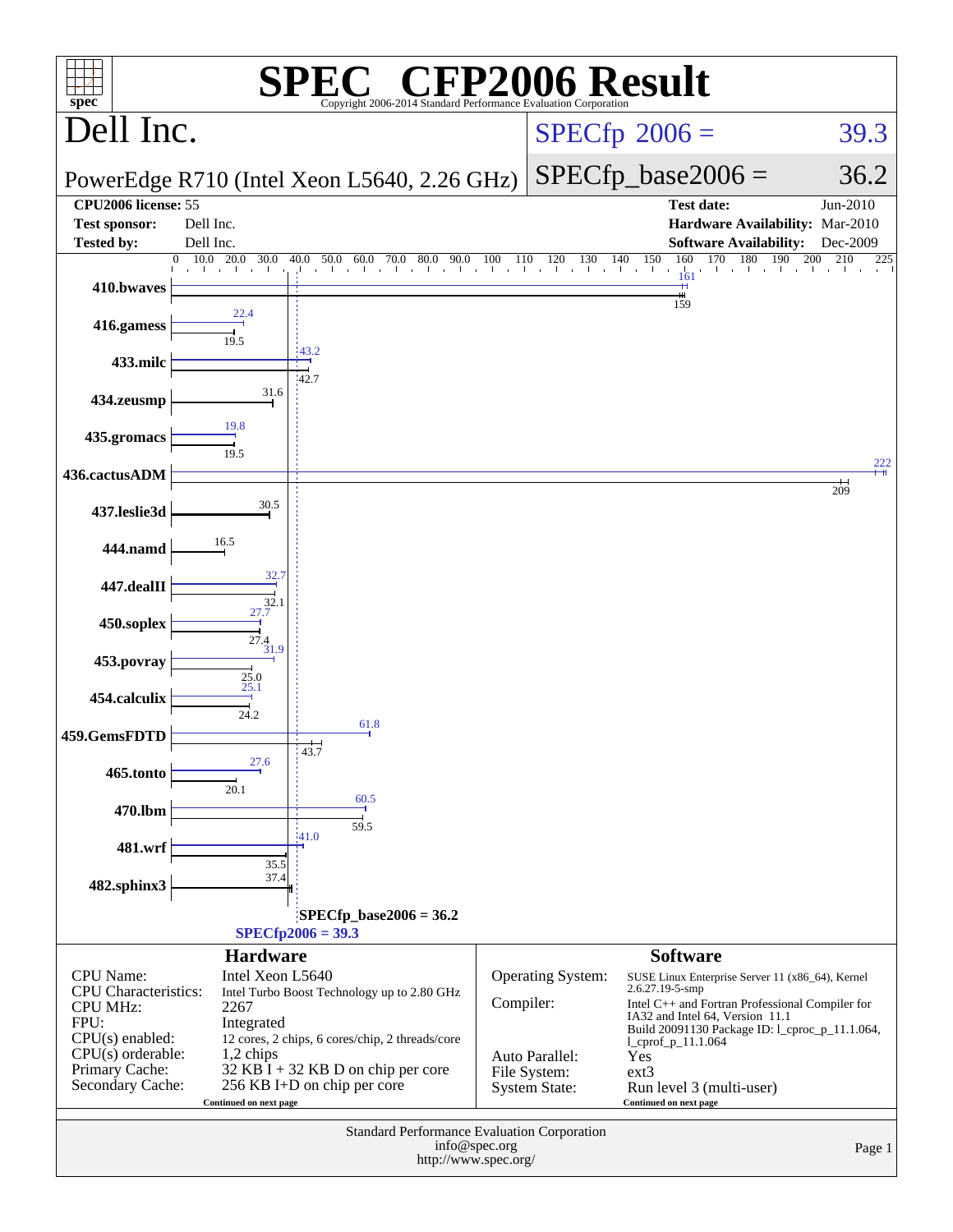

### Dell Inc.

#### $SPECTp2006 = 39.3$

PowerEdge R710 (Intel Xeon L5640, 2.26 GHz)

 $SPECTp\_base2006 = 36.2$ 

#### **[CPU2006 license:](http://www.spec.org/auto/cpu2006/Docs/result-fields.html#CPU2006license)** 55 **[Test date:](http://www.spec.org/auto/cpu2006/Docs/result-fields.html#Testdate)** Jun-2010 **[Test sponsor:](http://www.spec.org/auto/cpu2006/Docs/result-fields.html#Testsponsor)** Dell Inc. **[Hardware Availability:](http://www.spec.org/auto/cpu2006/Docs/result-fields.html#HardwareAvailability)** Mar-2010 **[Tested by:](http://www.spec.org/auto/cpu2006/Docs/result-fields.html#Testedby)** Dell Inc. **[Software Availability:](http://www.spec.org/auto/cpu2006/Docs/result-fields.html#SoftwareAvailability)** Dec-2009 [L3 Cache:](http://www.spec.org/auto/cpu2006/Docs/result-fields.html#L3Cache) 12 MB I+D on chip per chip<br>Other Cache: None [Other Cache:](http://www.spec.org/auto/cpu2006/Docs/result-fields.html#OtherCache) **[Memory:](http://www.spec.org/auto/cpu2006/Docs/result-fields.html#Memory)** 48 GB (12 x 4 GB DDR3-1333 DR RDIMM, CL9, ECC) [Disk Subsystem:](http://www.spec.org/auto/cpu2006/Docs/result-fields.html#DiskSubsystem) 1 x 146 GB 15000 RPM SAS [Other Hardware:](http://www.spec.org/auto/cpu2006/Docs/result-fields.html#OtherHardware) None [Base Pointers:](http://www.spec.org/auto/cpu2006/Docs/result-fields.html#BasePointers) 64-bit<br>Peak Pointers: 32/64-bit [Peak Pointers:](http://www.spec.org/auto/cpu2006/Docs/result-fields.html#PeakPointers) [Other Software:](http://www.spec.org/auto/cpu2006/Docs/result-fields.html#OtherSoftware) None

| <b>Results Table</b> |                                                                                                          |              |                |       |                |             |                |              |                |              |                |              |
|----------------------|----------------------------------------------------------------------------------------------------------|--------------|----------------|-------|----------------|-------------|----------------|--------------|----------------|--------------|----------------|--------------|
|                      | <b>Base</b>                                                                                              |              |                |       |                | <b>Peak</b> |                |              |                |              |                |              |
| <b>Benchmark</b>     | <b>Seconds</b>                                                                                           | <b>Ratio</b> | <b>Seconds</b> | Ratio | <b>Seconds</b> | Ratio       | <b>Seconds</b> | <b>Ratio</b> | <b>Seconds</b> | <b>Ratio</b> | <b>Seconds</b> | <b>Ratio</b> |
| 410.bwayes           | 85.7                                                                                                     | 159          | 85.3           | 159   | 84.9           | 160         | 84.5           | 161          | 85.3           | 159          | 84.5           | 161          |
| 416.gamess           | 1004                                                                                                     | 19.5         | 1006           | 19.5  | 1007           | 19.4        | 872            | 22.4         | 873            | 22.4         | 875            | 22.4         |
| $433$ .milc          | 216                                                                                                      | 42.6         | 215            | 42.7  | 215            | 42.7        | 212            | 43.4         | 213            | 43.2         | 213            | 43.2         |
| $434$ . zeusmp       | 289                                                                                                      | 31.5         | 288            | 31.6  | 288            | 31.6        | 289            | 31.5         | 288            | 31.6         | 288            | 31.6         |
| 435.gromacs          | 368                                                                                                      | 19.4         | 366            | 19.5  | 366            | 19.5        | 361            | 19.8         | 361            | 19.8         | 361            | <u>19.8</u>  |
| 436.cactusADM        | 57.2                                                                                                     | 209          | 56.6           | 211   | 57.2           | 209         | 53.6           | 223          | 54.4           | 220          | 53.8           | 222          |
| 437.leslie3d         | 307                                                                                                      | 30.6         | 308            | 30.5  | 310            | 30.4        | 307            | 30.6         | 308            | 30.5         | 310            | 30.4         |
| 444.namd             | 485                                                                                                      | 16.5         | 486            | 16.5  | 486            | 16.5        | 485            | 16.5         | 486            | 16.5         | 486            | 16.5         |
| $447$ .dealII        | 355                                                                                                      | 32.2         | 356            | 32.1  | 356            | 32.1        | 350            | 32.7         | 350            | 32.7         | 350            | 32.7         |
| $450$ .soplex        | 302                                                                                                      | 27.6         | 305            | 27.3  | 305            | 27.4        | 301            | 27.7         | 301            | 27.7         | 302            | 27.6         |
| $453$ .povray        | 213                                                                                                      | 25.0         | 213            | 25.0  | 213            | 25.0        | 167            | 31.9         | 166            | 32.0         | 167            | 31.8         |
| 454.calculix         | 341                                                                                                      | 24.2         | 341            | 24.2  | 343            | 24.1        | 330            | 25.0         | 329            | 25.1         | 329            | 25.1         |
| 459.GemsFDTD         | 227                                                                                                      | 46.7         | 243            | 43.7  | 243            | 43.7        | 172            | 61.8         | 172            | 61.6         | 172            | 61.8         |
| $465$ .tonto         | 488                                                                                                      | 20.2         | 492            | 20.0  | 490            | 20.1        | 356            | 27.6         | 355            | 27.7         | 357            | 27.5         |
| 470.1bm              | 231                                                                                                      | 59.5         | 231            | 59.6  | 231            | 59.5        | 227            | 60.5         | 228            | 60.4         | 227            | 60.5         |
| 481.wrf              | 315                                                                                                      | 35.5         | 314            | 35.6  | 315            | 35.5        | 273            | 40.9         | 272            | 41.1         | 272            | 41.0         |
| $482$ .sphinx $3$    | 521                                                                                                      | 37.4         | 531            | 36.7  | 518            | 37.6        | 521            | 37.4         | 531            | 36.7         | 518            | 37.6         |
|                      | Results appear in the order in which they were run. Bold underlined text indicates a median measurement. |              |                |       |                |             |                |              |                |              |                |              |

#### **[Operating System Notes](http://www.spec.org/auto/cpu2006/Docs/result-fields.html#OperatingSystemNotes)**

'ulimit -s unlimited' was used to set the stacksize to unlimited prior to run

#### **[Platform Notes](http://www.spec.org/auto/cpu2006/Docs/result-fields.html#PlatformNotes)**

 BIOS Settings: Power Management = Maximum Performance (Default = Active Power Controller) Data Reuse = Disabled (Default = Enabled)

#### **[General Notes](http://www.spec.org/auto/cpu2006/Docs/result-fields.html#GeneralNotes)**

 Binaries were compiled on SLES 10 with Binutils 2.18.50.0.7.20080502 OMP\_NUM\_THREADS set to number of cores KMP\_AFFINITY set to granularity=fine,scatter

Continued on next page

Standard Performance Evaluation Corporation [info@spec.org](mailto:info@spec.org) <http://www.spec.org/>

Page 2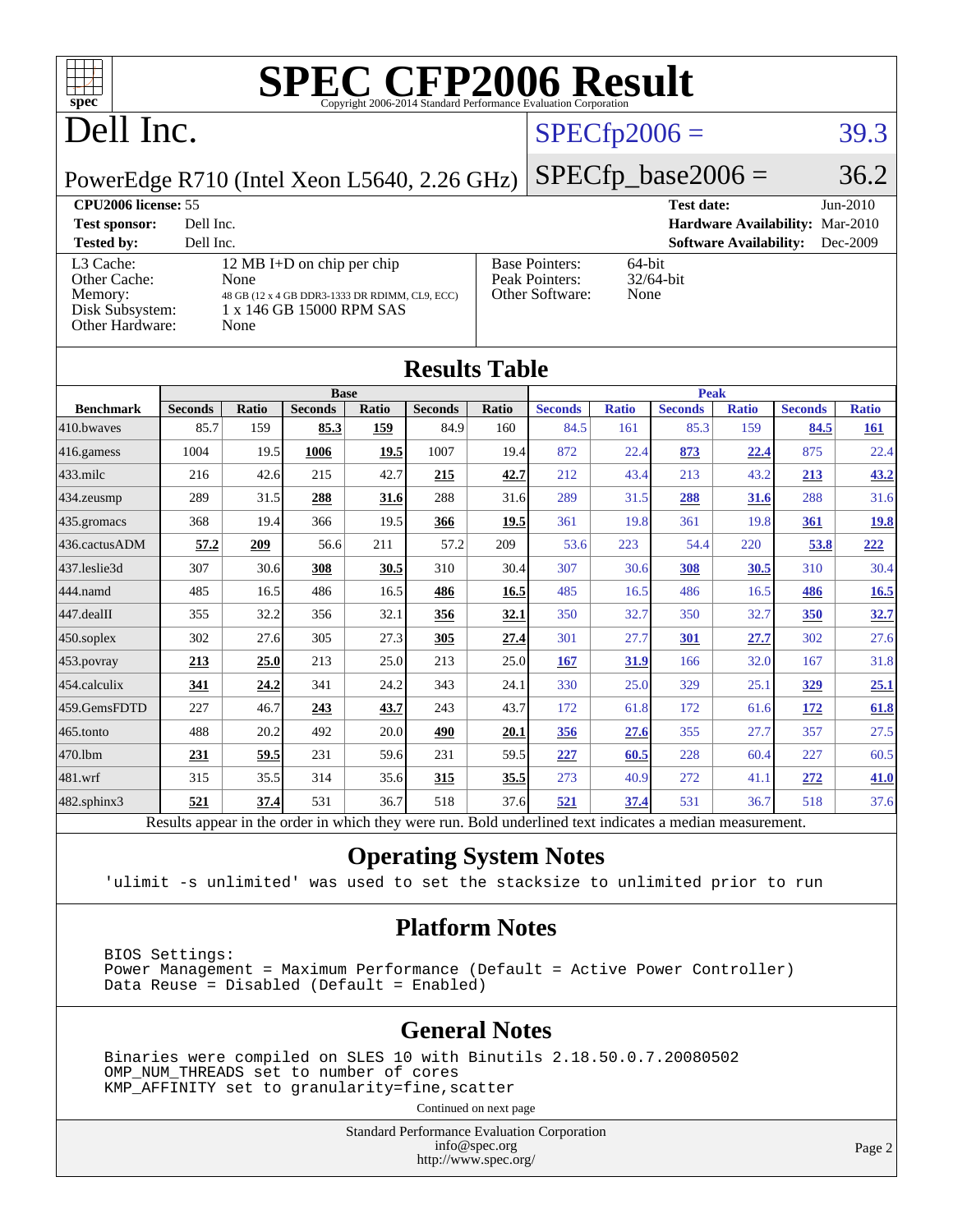

### Dell Inc.

 $SPECTp2006 = 39.3$ 

PowerEdge R710 (Intel Xeon L5640, 2.26 GHz)  $SPECTp\_base2006 = 36.2$ 

**[CPU2006 license:](http://www.spec.org/auto/cpu2006/Docs/result-fields.html#CPU2006license)** 55 **[Test date:](http://www.spec.org/auto/cpu2006/Docs/result-fields.html#Testdate)** Jun-2010 **[Test sponsor:](http://www.spec.org/auto/cpu2006/Docs/result-fields.html#Testsponsor)** Dell Inc. **[Hardware Availability:](http://www.spec.org/auto/cpu2006/Docs/result-fields.html#HardwareAvailability)** Mar-2010 **[Tested by:](http://www.spec.org/auto/cpu2006/Docs/result-fields.html#Testedby)** Dell Inc. **[Software Availability:](http://www.spec.org/auto/cpu2006/Docs/result-fields.html#SoftwareAvailability)** Dec-2009

#### **[General Notes \(Continued\)](http://www.spec.org/auto/cpu2006/Docs/result-fields.html#GeneralNotes)**

 KMP\_STACKSIZE set to 200M The Dell PowerEdge R710 and the Bull NovaScale R460 F2 models are electronically equivalent. The results have been measured on a Dell PowerEdge R710 model.

#### **[Base Compiler Invocation](http://www.spec.org/auto/cpu2006/Docs/result-fields.html#BaseCompilerInvocation)**

 $C$  benchmarks:<br>icc  $-m64$ 

[C++ benchmarks:](http://www.spec.org/auto/cpu2006/Docs/result-fields.html#CXXbenchmarks) [icpc -m64](http://www.spec.org/cpu2006/results/res2010q3/cpu2006-20100702-12137.flags.html#user_CXXbase_intel_icpc_64bit_bedb90c1146cab66620883ef4f41a67e)

[Fortran benchmarks](http://www.spec.org/auto/cpu2006/Docs/result-fields.html#Fortranbenchmarks): [ifort -m64](http://www.spec.org/cpu2006/results/res2010q3/cpu2006-20100702-12137.flags.html#user_FCbase_intel_ifort_64bit_ee9d0fb25645d0210d97eb0527dcc06e)

[Benchmarks using both Fortran and C](http://www.spec.org/auto/cpu2006/Docs/result-fields.html#BenchmarksusingbothFortranandC): [icc -m64](http://www.spec.org/cpu2006/results/res2010q3/cpu2006-20100702-12137.flags.html#user_CC_FCbase_intel_icc_64bit_0b7121f5ab7cfabee23d88897260401c) [ifort -m64](http://www.spec.org/cpu2006/results/res2010q3/cpu2006-20100702-12137.flags.html#user_CC_FCbase_intel_ifort_64bit_ee9d0fb25645d0210d97eb0527dcc06e)

#### **[Base Portability Flags](http://www.spec.org/auto/cpu2006/Docs/result-fields.html#BasePortabilityFlags)**

| 435.gromacs: -DSPEC_CPU_LP64 -nofor_main                       |
|----------------------------------------------------------------|
| 436.cactusADM: - DSPEC CPU LP64 - nofor main                   |
|                                                                |
|                                                                |
|                                                                |
|                                                                |
|                                                                |
| 454.calculix: -DSPEC CPU LP64 -nofor main                      |
|                                                                |
|                                                                |
|                                                                |
| 481.wrf: -DSPEC CPU_LP64 -DSPEC_CPU_CASE_FLAG -DSPEC_CPU_LINUX |
|                                                                |
|                                                                |

#### **[Base Optimization Flags](http://www.spec.org/auto/cpu2006/Docs/result-fields.html#BaseOptimizationFlags)**

[C benchmarks](http://www.spec.org/auto/cpu2006/Docs/result-fields.html#Cbenchmarks): [-xSSE4.2](http://www.spec.org/cpu2006/results/res2010q3/cpu2006-20100702-12137.flags.html#user_CCbase_f-xSSE42_f91528193cf0b216347adb8b939d4107) [-ipo](http://www.spec.org/cpu2006/results/res2010q3/cpu2006-20100702-12137.flags.html#user_CCbase_f-ipo) [-O3](http://www.spec.org/cpu2006/results/res2010q3/cpu2006-20100702-12137.flags.html#user_CCbase_f-O3) [-no-prec-div](http://www.spec.org/cpu2006/results/res2010q3/cpu2006-20100702-12137.flags.html#user_CCbase_f-no-prec-div) [-static](http://www.spec.org/cpu2006/results/res2010q3/cpu2006-20100702-12137.flags.html#user_CCbase_f-static) [-parallel](http://www.spec.org/cpu2006/results/res2010q3/cpu2006-20100702-12137.flags.html#user_CCbase_f-parallel) [-opt-prefetch](http://www.spec.org/cpu2006/results/res2010q3/cpu2006-20100702-12137.flags.html#user_CCbase_f-opt-prefetch) [C++ benchmarks:](http://www.spec.org/auto/cpu2006/Docs/result-fields.html#CXXbenchmarks) [-xSSE4.2](http://www.spec.org/cpu2006/results/res2010q3/cpu2006-20100702-12137.flags.html#user_CXXbase_f-xSSE42_f91528193cf0b216347adb8b939d4107) [-ipo](http://www.spec.org/cpu2006/results/res2010q3/cpu2006-20100702-12137.flags.html#user_CXXbase_f-ipo) [-O3](http://www.spec.org/cpu2006/results/res2010q3/cpu2006-20100702-12137.flags.html#user_CXXbase_f-O3) [-no-prec-div](http://www.spec.org/cpu2006/results/res2010q3/cpu2006-20100702-12137.flags.html#user_CXXbase_f-no-prec-div) [-static](http://www.spec.org/cpu2006/results/res2010q3/cpu2006-20100702-12137.flags.html#user_CXXbase_f-static) [-parallel](http://www.spec.org/cpu2006/results/res2010q3/cpu2006-20100702-12137.flags.html#user_CXXbase_f-parallel) [-opt-prefetch](http://www.spec.org/cpu2006/results/res2010q3/cpu2006-20100702-12137.flags.html#user_CXXbase_f-opt-prefetch) Continued on next page

> Standard Performance Evaluation Corporation [info@spec.org](mailto:info@spec.org) <http://www.spec.org/>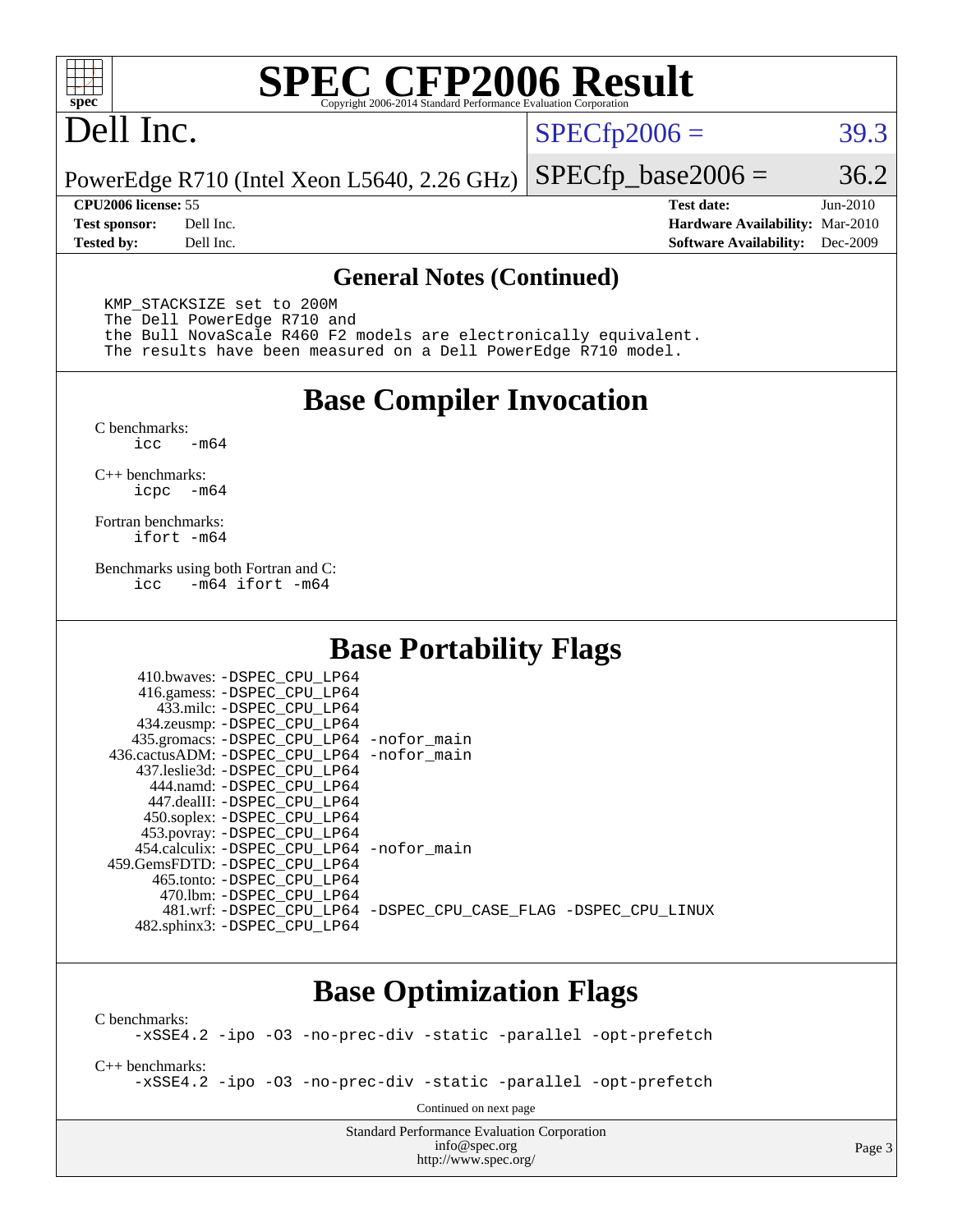

## Dell Inc.

 $SPECTp2006 = 39.3$ 

PowerEdge R710 (Intel Xeon L5640, 2.26 GHz)  $SPECTp\_base2006 = 36.2$ 

**[CPU2006 license:](http://www.spec.org/auto/cpu2006/Docs/result-fields.html#CPU2006license)** 55 **[Test date:](http://www.spec.org/auto/cpu2006/Docs/result-fields.html#Testdate)** Jun-2010 **[Test sponsor:](http://www.spec.org/auto/cpu2006/Docs/result-fields.html#Testsponsor)** Dell Inc. **[Hardware Availability:](http://www.spec.org/auto/cpu2006/Docs/result-fields.html#HardwareAvailability)** Mar-2010 **[Tested by:](http://www.spec.org/auto/cpu2006/Docs/result-fields.html#Testedby)** Dell Inc. **[Software Availability:](http://www.spec.org/auto/cpu2006/Docs/result-fields.html#SoftwareAvailability)** Dec-2009

### **[Base Optimization Flags \(Continued\)](http://www.spec.org/auto/cpu2006/Docs/result-fields.html#BaseOptimizationFlags)**

[Fortran benchmarks](http://www.spec.org/auto/cpu2006/Docs/result-fields.html#Fortranbenchmarks): [-xSSE4.2](http://www.spec.org/cpu2006/results/res2010q3/cpu2006-20100702-12137.flags.html#user_FCbase_f-xSSE42_f91528193cf0b216347adb8b939d4107) [-ipo](http://www.spec.org/cpu2006/results/res2010q3/cpu2006-20100702-12137.flags.html#user_FCbase_f-ipo) [-O3](http://www.spec.org/cpu2006/results/res2010q3/cpu2006-20100702-12137.flags.html#user_FCbase_f-O3) [-no-prec-div](http://www.spec.org/cpu2006/results/res2010q3/cpu2006-20100702-12137.flags.html#user_FCbase_f-no-prec-div) [-static](http://www.spec.org/cpu2006/results/res2010q3/cpu2006-20100702-12137.flags.html#user_FCbase_f-static) [-parallel](http://www.spec.org/cpu2006/results/res2010q3/cpu2006-20100702-12137.flags.html#user_FCbase_f-parallel) [-opt-prefetch](http://www.spec.org/cpu2006/results/res2010q3/cpu2006-20100702-12137.flags.html#user_FCbase_f-opt-prefetch)

[Benchmarks using both Fortran and C](http://www.spec.org/auto/cpu2006/Docs/result-fields.html#BenchmarksusingbothFortranandC): [-xSSE4.2](http://www.spec.org/cpu2006/results/res2010q3/cpu2006-20100702-12137.flags.html#user_CC_FCbase_f-xSSE42_f91528193cf0b216347adb8b939d4107) [-ipo](http://www.spec.org/cpu2006/results/res2010q3/cpu2006-20100702-12137.flags.html#user_CC_FCbase_f-ipo) [-O3](http://www.spec.org/cpu2006/results/res2010q3/cpu2006-20100702-12137.flags.html#user_CC_FCbase_f-O3) [-no-prec-div](http://www.spec.org/cpu2006/results/res2010q3/cpu2006-20100702-12137.flags.html#user_CC_FCbase_f-no-prec-div) [-static](http://www.spec.org/cpu2006/results/res2010q3/cpu2006-20100702-12137.flags.html#user_CC_FCbase_f-static) [-parallel](http://www.spec.org/cpu2006/results/res2010q3/cpu2006-20100702-12137.flags.html#user_CC_FCbase_f-parallel) [-opt-prefetch](http://www.spec.org/cpu2006/results/res2010q3/cpu2006-20100702-12137.flags.html#user_CC_FCbase_f-opt-prefetch)

**[Peak Compiler Invocation](http://www.spec.org/auto/cpu2006/Docs/result-fields.html#PeakCompilerInvocation)**

[C benchmarks](http://www.spec.org/auto/cpu2006/Docs/result-fields.html#Cbenchmarks):  $icc$   $-m64$ 

[C++ benchmarks:](http://www.spec.org/auto/cpu2006/Docs/result-fields.html#CXXbenchmarks) [icpc -m64](http://www.spec.org/cpu2006/results/res2010q3/cpu2006-20100702-12137.flags.html#user_CXXpeak_intel_icpc_64bit_bedb90c1146cab66620883ef4f41a67e)

[Fortran benchmarks](http://www.spec.org/auto/cpu2006/Docs/result-fields.html#Fortranbenchmarks): [ifort -m64](http://www.spec.org/cpu2006/results/res2010q3/cpu2006-20100702-12137.flags.html#user_FCpeak_intel_ifort_64bit_ee9d0fb25645d0210d97eb0527dcc06e)

[Benchmarks using both Fortran and C](http://www.spec.org/auto/cpu2006/Docs/result-fields.html#BenchmarksusingbothFortranandC): [icc -m64](http://www.spec.org/cpu2006/results/res2010q3/cpu2006-20100702-12137.flags.html#user_CC_FCpeak_intel_icc_64bit_0b7121f5ab7cfabee23d88897260401c) [ifort -m64](http://www.spec.org/cpu2006/results/res2010q3/cpu2006-20100702-12137.flags.html#user_CC_FCpeak_intel_ifort_64bit_ee9d0fb25645d0210d97eb0527dcc06e)

#### **[Peak Portability Flags](http://www.spec.org/auto/cpu2006/Docs/result-fields.html#PeakPortabilityFlags)**

Same as Base Portability Flags

#### **[Peak Optimization Flags](http://www.spec.org/auto/cpu2006/Docs/result-fields.html#PeakOptimizationFlags)**

[C benchmarks](http://www.spec.org/auto/cpu2006/Docs/result-fields.html#Cbenchmarks):

 $433 \text{.}$ milc:  $-xSSE4$ .  $2(pass 2)$  - $prof-gen(pass 1)$  - $ipo(pass 2)$  [-O3](http://www.spec.org/cpu2006/results/res2010q3/cpu2006-20100702-12137.flags.html#user_peakPASS2_CFLAGSPASS2_LDFLAGS433_milc_f-O3) $(pass 2)$ [-no-prec-div](http://www.spec.org/cpu2006/results/res2010q3/cpu2006-20100702-12137.flags.html#user_peakPASS2_CFLAGSPASS2_LDFLAGS433_milc_f-no-prec-div)(pass 2) [-static](http://www.spec.org/cpu2006/results/res2010q3/cpu2006-20100702-12137.flags.html#user_peakPASS2_CFLAGSPASS2_LDFLAGS433_milc_f-static)(pass 2) [-prof-use](http://www.spec.org/cpu2006/results/res2010q3/cpu2006-20100702-12137.flags.html#user_peakPASS2_CFLAGSPASS2_LDFLAGS433_milc_prof_use_bccf7792157ff70d64e32fe3e1250b55)(pass 2) [-ansi-alias](http://www.spec.org/cpu2006/results/res2010q3/cpu2006-20100702-12137.flags.html#user_peakOPTIMIZE433_milc_f-ansi-alias) 470.lbm: [-xSSE4.2](http://www.spec.org/cpu2006/results/res2010q3/cpu2006-20100702-12137.flags.html#user_peakPASS2_CFLAGSPASS2_LDFLAGS470_lbm_f-xSSE42_f91528193cf0b216347adb8b939d4107)(pass 2) [-prof-gen](http://www.spec.org/cpu2006/results/res2010q3/cpu2006-20100702-12137.flags.html#user_peakPASS1_CFLAGSPASS1_LDFLAGS470_lbm_prof_gen_e43856698f6ca7b7e442dfd80e94a8fc)(pass 1) [-ipo](http://www.spec.org/cpu2006/results/res2010q3/cpu2006-20100702-12137.flags.html#user_peakPASS2_CFLAGSPASS2_LDFLAGS470_lbm_f-ipo)(pass 2) [-O3](http://www.spec.org/cpu2006/results/res2010q3/cpu2006-20100702-12137.flags.html#user_peakPASS2_CFLAGSPASS2_LDFLAGS470_lbm_f-O3)(pass 2) [-no-prec-div](http://www.spec.org/cpu2006/results/res2010q3/cpu2006-20100702-12137.flags.html#user_peakPASS2_CFLAGSPASS2_LDFLAGS470_lbm_f-no-prec-div)(pass 2) [-static](http://www.spec.org/cpu2006/results/res2010q3/cpu2006-20100702-12137.flags.html#user_peakPASS2_CFLAGSPASS2_LDFLAGS470_lbm_f-static)(pass 2) [-prof-use](http://www.spec.org/cpu2006/results/res2010q3/cpu2006-20100702-12137.flags.html#user_peakPASS2_CFLAGSPASS2_LDFLAGS470_lbm_prof_use_bccf7792157ff70d64e32fe3e1250b55)(pass 2) [-parallel](http://www.spec.org/cpu2006/results/res2010q3/cpu2006-20100702-12137.flags.html#user_peakOPTIMIZE470_lbm_f-parallel) [-ansi-alias](http://www.spec.org/cpu2006/results/res2010q3/cpu2006-20100702-12137.flags.html#user_peakOPTIMIZE470_lbm_f-ansi-alias) [-auto-ilp32](http://www.spec.org/cpu2006/results/res2010q3/cpu2006-20100702-12137.flags.html#user_peakCOPTIMIZE470_lbm_f-auto-ilp32)  $482$ .sphinx3: basepeak = yes [C++ benchmarks:](http://www.spec.org/auto/cpu2006/Docs/result-fields.html#CXXbenchmarks) 444.namd: basepeak = yes 447.dealII: [-xSSE4.2](http://www.spec.org/cpu2006/results/res2010q3/cpu2006-20100702-12137.flags.html#user_peakPASS2_CXXFLAGSPASS2_LDFLAGS447_dealII_f-xSSE42_f91528193cf0b216347adb8b939d4107)(pass 2) [-prof-gen](http://www.spec.org/cpu2006/results/res2010q3/cpu2006-20100702-12137.flags.html#user_peakPASS1_CXXFLAGSPASS1_LDFLAGS447_dealII_prof_gen_e43856698f6ca7b7e442dfd80e94a8fc)(pass 1) [-ipo](http://www.spec.org/cpu2006/results/res2010q3/cpu2006-20100702-12137.flags.html#user_peakPASS2_CXXFLAGSPASS2_LDFLAGS447_dealII_f-ipo)(pass 2) [-O3](http://www.spec.org/cpu2006/results/res2010q3/cpu2006-20100702-12137.flags.html#user_peakPASS2_CXXFLAGSPASS2_LDFLAGS447_dealII_f-O3)(pass 2) [-no-prec-div](http://www.spec.org/cpu2006/results/res2010q3/cpu2006-20100702-12137.flags.html#user_peakPASS2_CXXFLAGSPASS2_LDFLAGS447_dealII_f-no-prec-div)(pass 2) [-static](http://www.spec.org/cpu2006/results/res2010q3/cpu2006-20100702-12137.flags.html#user_peakPASS2_CXXFLAGSPASS2_LDFLAGS447_dealII_f-static)(pass 2) [-prof-use](http://www.spec.org/cpu2006/results/res2010q3/cpu2006-20100702-12137.flags.html#user_peakPASS2_CXXFLAGSPASS2_LDFLAGS447_dealII_prof_use_bccf7792157ff70d64e32fe3e1250b55)(pass 2) [-unroll2](http://www.spec.org/cpu2006/results/res2010q3/cpu2006-20100702-12137.flags.html#user_peakOPTIMIZE447_dealII_f-unroll_784dae83bebfb236979b41d2422d7ec2) [-ansi-alias](http://www.spec.org/cpu2006/results/res2010q3/cpu2006-20100702-12137.flags.html#user_peakOPTIMIZE447_dealII_f-ansi-alias) [-scalar-rep-](http://www.spec.org/cpu2006/results/res2010q3/cpu2006-20100702-12137.flags.html#user_peakOPTIMIZE447_dealII_f-disablescalarrep_abbcad04450fb118e4809c81d83c8a1d) [-auto-ilp32](http://www.spec.org/cpu2006/results/res2010q3/cpu2006-20100702-12137.flags.html#user_peakCXXOPTIMIZE447_dealII_f-auto-ilp32)

Continued on next page

Standard Performance Evaluation Corporation [info@spec.org](mailto:info@spec.org) <http://www.spec.org/>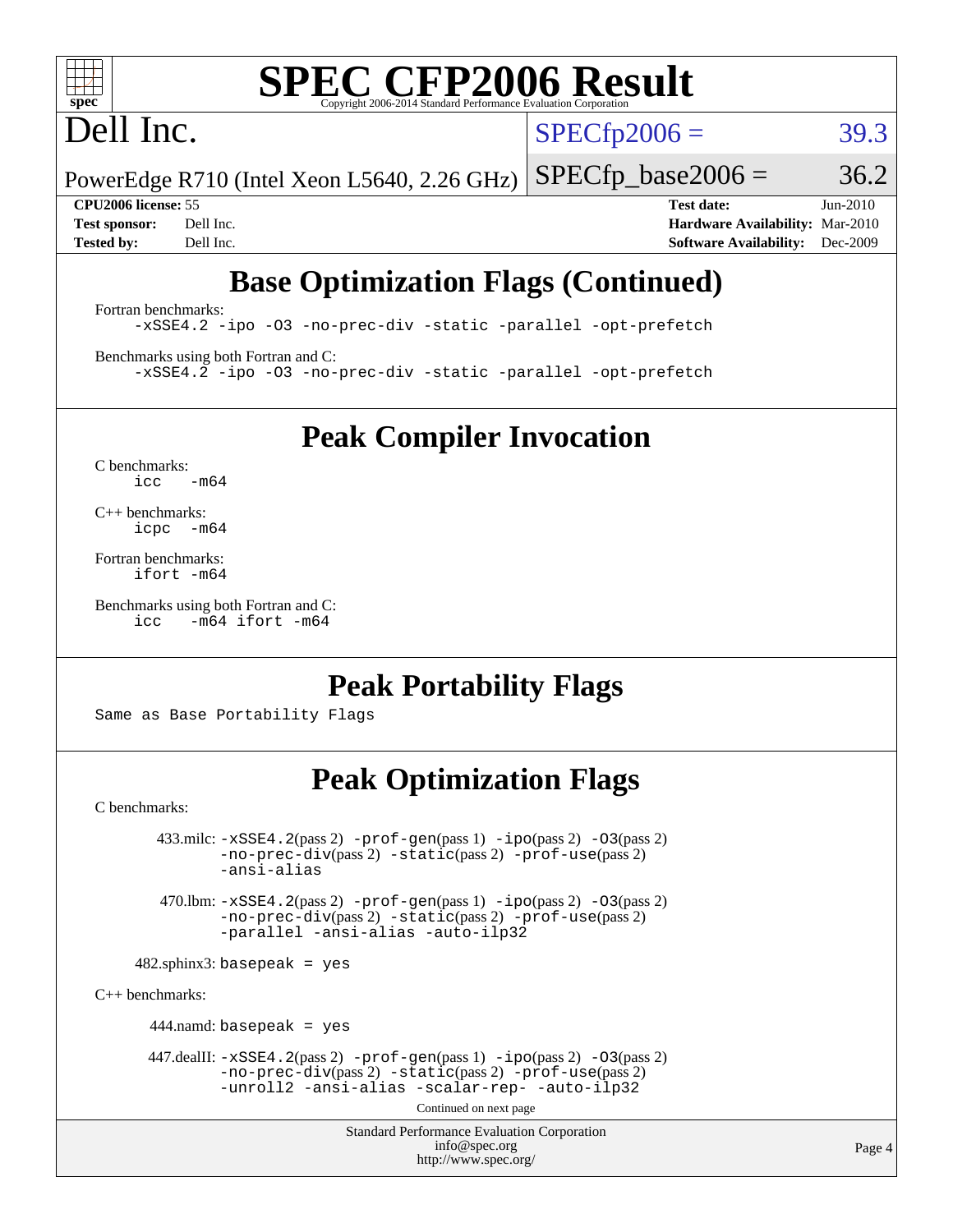| بدو<br>s.<br>11 |  |  |  |  |  |
|-----------------|--|--|--|--|--|

 $SPECTp2006 = 39.3$ 

PowerEdge R710 (Intel Xeon L5640, 2.26 GHz)  $SPECTp\_base2006 = 36.2$ 

Dell Inc.

**[CPU2006 license:](http://www.spec.org/auto/cpu2006/Docs/result-fields.html#CPU2006license)** 55 **[Test date:](http://www.spec.org/auto/cpu2006/Docs/result-fields.html#Testdate)** Jun-2010 **[Test sponsor:](http://www.spec.org/auto/cpu2006/Docs/result-fields.html#Testsponsor)** Dell Inc. **[Hardware Availability:](http://www.spec.org/auto/cpu2006/Docs/result-fields.html#HardwareAvailability)** Mar-2010 **[Tested by:](http://www.spec.org/auto/cpu2006/Docs/result-fields.html#Testedby)** Dell Inc. **[Software Availability:](http://www.spec.org/auto/cpu2006/Docs/result-fields.html#SoftwareAvailability)** Dec-2009

### **[Peak Optimization Flags \(Continued\)](http://www.spec.org/auto/cpu2006/Docs/result-fields.html#PeakOptimizationFlags)**

 450.soplex: [-xSSE4.2](http://www.spec.org/cpu2006/results/res2010q3/cpu2006-20100702-12137.flags.html#user_peakPASS2_CXXFLAGSPASS2_LDFLAGS450_soplex_f-xSSE42_f91528193cf0b216347adb8b939d4107)(pass 2) [-prof-gen](http://www.spec.org/cpu2006/results/res2010q3/cpu2006-20100702-12137.flags.html#user_peakPASS1_CXXFLAGSPASS1_LDFLAGS450_soplex_prof_gen_e43856698f6ca7b7e442dfd80e94a8fc)(pass 1) [-ipo](http://www.spec.org/cpu2006/results/res2010q3/cpu2006-20100702-12137.flags.html#user_peakPASS2_CXXFLAGSPASS2_LDFLAGS450_soplex_f-ipo)(pass 2) [-O3](http://www.spec.org/cpu2006/results/res2010q3/cpu2006-20100702-12137.flags.html#user_peakPASS2_CXXFLAGSPASS2_LDFLAGS450_soplex_f-O3)(pass 2) [-no-prec-div](http://www.spec.org/cpu2006/results/res2010q3/cpu2006-20100702-12137.flags.html#user_peakPASS2_CXXFLAGSPASS2_LDFLAGS450_soplex_f-no-prec-div)(pass 2) [-static](http://www.spec.org/cpu2006/results/res2010q3/cpu2006-20100702-12137.flags.html#user_peakPASS2_CXXFLAGSPASS2_LDFLAGS450_soplex_f-static)(pass 2) [-prof-use](http://www.spec.org/cpu2006/results/res2010q3/cpu2006-20100702-12137.flags.html#user_peakPASS2_CXXFLAGSPASS2_LDFLAGS450_soplex_prof_use_bccf7792157ff70d64e32fe3e1250b55)(pass 2) [-opt-malloc-options=3](http://www.spec.org/cpu2006/results/res2010q3/cpu2006-20100702-12137.flags.html#user_peakOPTIMIZE450_soplex_f-opt-malloc-options_13ab9b803cf986b4ee62f0a5998c2238) [-auto-ilp32](http://www.spec.org/cpu2006/results/res2010q3/cpu2006-20100702-12137.flags.html#user_peakCXXOPTIMIZE450_soplex_f-auto-ilp32) 453.povray:  $-xSSE4$ . 2(pass 2)  $-prof-gen(pass 1) -ipo(pass 2) -O3(pass 2)$  $-prof-gen(pass 1) -ipo(pass 2) -O3(pass 2)$  $-prof-gen(pass 1) -ipo(pass 2) -O3(pass 2)$  $-prof-gen(pass 1) -ipo(pass 2) -O3(pass 2)$  $-prof-gen(pass 1) -ipo(pass 2) -O3(pass 2)$  $-prof-gen(pass 1) -ipo(pass 2) -O3(pass 2)$ [-no-prec-div](http://www.spec.org/cpu2006/results/res2010q3/cpu2006-20100702-12137.flags.html#user_peakPASS2_CXXFLAGSPASS2_LDFLAGS453_povray_f-no-prec-div)(pass 2) [-static](http://www.spec.org/cpu2006/results/res2010q3/cpu2006-20100702-12137.flags.html#user_peakPASS2_CXXFLAGSPASS2_LDFLAGS453_povray_f-static)(pass 2) [-prof-use](http://www.spec.org/cpu2006/results/res2010q3/cpu2006-20100702-12137.flags.html#user_peakPASS2_CXXFLAGSPASS2_LDFLAGS453_povray_prof_use_bccf7792157ff70d64e32fe3e1250b55)(pass 2) [-unroll4](http://www.spec.org/cpu2006/results/res2010q3/cpu2006-20100702-12137.flags.html#user_peakCXXOPTIMIZE453_povray_f-unroll_4e5e4ed65b7fd20bdcd365bec371b81f) [-ansi-alias](http://www.spec.org/cpu2006/results/res2010q3/cpu2006-20100702-12137.flags.html#user_peakCXXOPTIMIZE453_povray_f-ansi-alias) [Fortran benchmarks](http://www.spec.org/auto/cpu2006/Docs/result-fields.html#Fortranbenchmarks): 410.bwaves: [-xSSE4.2](http://www.spec.org/cpu2006/results/res2010q3/cpu2006-20100702-12137.flags.html#user_peakOPTIMIZE410_bwaves_f-xSSE42_f91528193cf0b216347adb8b939d4107) [-ipo](http://www.spec.org/cpu2006/results/res2010q3/cpu2006-20100702-12137.flags.html#user_peakOPTIMIZE410_bwaves_f-ipo) [-O3](http://www.spec.org/cpu2006/results/res2010q3/cpu2006-20100702-12137.flags.html#user_peakOPTIMIZE410_bwaves_f-O3) [-no-prec-div](http://www.spec.org/cpu2006/results/res2010q3/cpu2006-20100702-12137.flags.html#user_peakOPTIMIZE410_bwaves_f-no-prec-div) [-static](http://www.spec.org/cpu2006/results/res2010q3/cpu2006-20100702-12137.flags.html#user_peakOPTIMIZE410_bwaves_f-static) [-opt-prefetch](http://www.spec.org/cpu2006/results/res2010q3/cpu2006-20100702-12137.flags.html#user_peakOPTIMIZE410_bwaves_f-opt-prefetch) [-parallel](http://www.spec.org/cpu2006/results/res2010q3/cpu2006-20100702-12137.flags.html#user_peakOPTIMIZE410_bwaves_f-parallel) 416.gamess:  $-xSSE4$ . 2(pass 2)  $-prof-gen(pass 1) -ipo(pass 2) -O3(pass 2)$  $-prof-gen(pass 1) -ipo(pass 2) -O3(pass 2)$  $-prof-gen(pass 1) -ipo(pass 2) -O3(pass 2)$  $-prof-gen(pass 1) -ipo(pass 2) -O3(pass 2)$  $-prof-gen(pass 1) -ipo(pass 2) -O3(pass 2)$  $-prof-gen(pass 1) -ipo(pass 2) -O3(pass 2)$ [-no-prec-div](http://www.spec.org/cpu2006/results/res2010q3/cpu2006-20100702-12137.flags.html#user_peakPASS2_FFLAGSPASS2_LDFLAGS416_gamess_f-no-prec-div)(pass 2) [-static](http://www.spec.org/cpu2006/results/res2010q3/cpu2006-20100702-12137.flags.html#user_peakPASS2_FFLAGSPASS2_LDFLAGS416_gamess_f-static)(pass 2) [-prof-use](http://www.spec.org/cpu2006/results/res2010q3/cpu2006-20100702-12137.flags.html#user_peakPASS2_FFLAGSPASS2_LDFLAGS416_gamess_prof_use_bccf7792157ff70d64e32fe3e1250b55)(pass 2) [-unroll2](http://www.spec.org/cpu2006/results/res2010q3/cpu2006-20100702-12137.flags.html#user_peakOPTIMIZE416_gamess_f-unroll_784dae83bebfb236979b41d2422d7ec2) [-Ob0](http://www.spec.org/cpu2006/results/res2010q3/cpu2006-20100702-12137.flags.html#user_peakOPTIMIZE416_gamess_f-Ob_n_fbe6f6428adb7d4b74b1e99bb2444c2d) [-ansi-alias](http://www.spec.org/cpu2006/results/res2010q3/cpu2006-20100702-12137.flags.html#user_peakOPTIMIZE416_gamess_f-ansi-alias) [-scalar-rep-](http://www.spec.org/cpu2006/results/res2010q3/cpu2006-20100702-12137.flags.html#user_peakOPTIMIZE416_gamess_f-disablescalarrep_abbcad04450fb118e4809c81d83c8a1d) 434.zeusmp: basepeak = yes 437.leslie3d: basepeak = yes 459.GemsFDTD: [-xSSE4.2](http://www.spec.org/cpu2006/results/res2010q3/cpu2006-20100702-12137.flags.html#user_peakPASS2_FFLAGSPASS2_LDFLAGS459_GemsFDTD_f-xSSE42_f91528193cf0b216347adb8b939d4107)(pass 2) [-prof-gen](http://www.spec.org/cpu2006/results/res2010q3/cpu2006-20100702-12137.flags.html#user_peakPASS1_FFLAGSPASS1_LDFLAGS459_GemsFDTD_prof_gen_e43856698f6ca7b7e442dfd80e94a8fc)(pass 1) [-ipo](http://www.spec.org/cpu2006/results/res2010q3/cpu2006-20100702-12137.flags.html#user_peakPASS2_FFLAGSPASS2_LDFLAGS459_GemsFDTD_f-ipo)(pass 2) [-O3](http://www.spec.org/cpu2006/results/res2010q3/cpu2006-20100702-12137.flags.html#user_peakPASS2_FFLAGSPASS2_LDFLAGS459_GemsFDTD_f-O3)(pass 2) [-no-prec-div](http://www.spec.org/cpu2006/results/res2010q3/cpu2006-20100702-12137.flags.html#user_peakPASS2_FFLAGSPASS2_LDFLAGS459_GemsFDTD_f-no-prec-div)(pass 2) [-static](http://www.spec.org/cpu2006/results/res2010q3/cpu2006-20100702-12137.flags.html#user_peakPASS2_FFLAGSPASS2_LDFLAGS459_GemsFDTD_f-static)(pass 2) [-prof-use](http://www.spec.org/cpu2006/results/res2010q3/cpu2006-20100702-12137.flags.html#user_peakPASS2_FFLAGSPASS2_LDFLAGS459_GemsFDTD_prof_use_bccf7792157ff70d64e32fe3e1250b55)(pass 2) [-unroll2](http://www.spec.org/cpu2006/results/res2010q3/cpu2006-20100702-12137.flags.html#user_peakOPTIMIZE459_GemsFDTD_f-unroll_784dae83bebfb236979b41d2422d7ec2) [-Ob0](http://www.spec.org/cpu2006/results/res2010q3/cpu2006-20100702-12137.flags.html#user_peakOPTIMIZE459_GemsFDTD_f-Ob_n_fbe6f6428adb7d4b74b1e99bb2444c2d) [-opt-prefetch](http://www.spec.org/cpu2006/results/res2010q3/cpu2006-20100702-12137.flags.html#user_peakOPTIMIZE459_GemsFDTD_f-opt-prefetch) [-parallel](http://www.spec.org/cpu2006/results/res2010q3/cpu2006-20100702-12137.flags.html#user_peakOPTIMIZE459_GemsFDTD_f-parallel)  $465$ .tonto:  $-xSSE4$ .  $2(pass 2)$  [-prof-gen](http://www.spec.org/cpu2006/results/res2010q3/cpu2006-20100702-12137.flags.html#user_peakPASS1_FFLAGSPASS1_LDFLAGS465_tonto_prof_gen_e43856698f6ca7b7e442dfd80e94a8fc)(pass 1) [-ipo](http://www.spec.org/cpu2006/results/res2010q3/cpu2006-20100702-12137.flags.html#user_peakPASS2_FFLAGSPASS2_LDFLAGS465_tonto_f-ipo)(pass 2) -03(pass 2) [-no-prec-div](http://www.spec.org/cpu2006/results/res2010q3/cpu2006-20100702-12137.flags.html#user_peakPASS2_FFLAGSPASS2_LDFLAGS465_tonto_f-no-prec-div)(pass 2) [-static](http://www.spec.org/cpu2006/results/res2010q3/cpu2006-20100702-12137.flags.html#user_peakPASS2_FFLAGSPASS2_LDFLAGS465_tonto_f-static)(pass 2) [-prof-use](http://www.spec.org/cpu2006/results/res2010q3/cpu2006-20100702-12137.flags.html#user_peakPASS2_FFLAGSPASS2_LDFLAGS465_tonto_prof_use_bccf7792157ff70d64e32fe3e1250b55)(pass 2) [-inline-calloc](http://www.spec.org/cpu2006/results/res2010q3/cpu2006-20100702-12137.flags.html#user_peakOPTIMIZE465_tonto_f-inline-calloc) [-opt-malloc-options=3](http://www.spec.org/cpu2006/results/res2010q3/cpu2006-20100702-12137.flags.html#user_peakOPTIMIZE465_tonto_f-opt-malloc-options_13ab9b803cf986b4ee62f0a5998c2238) [-auto](http://www.spec.org/cpu2006/results/res2010q3/cpu2006-20100702-12137.flags.html#user_peakOPTIMIZE465_tonto_f-auto) [-unroll4](http://www.spec.org/cpu2006/results/res2010q3/cpu2006-20100702-12137.flags.html#user_peakOPTIMIZE465_tonto_f-unroll_4e5e4ed65b7fd20bdcd365bec371b81f) [Benchmarks using both Fortran and C](http://www.spec.org/auto/cpu2006/Docs/result-fields.html#BenchmarksusingbothFortranandC): 435.gromacs:  $-xSSE4$ . 2(pass 2)  $-prof-gen(pass 1) -ipo(pass 2) -O3(pass 2)$  $-prof-gen(pass 1) -ipo(pass 2) -O3(pass 2)$  $-prof-gen(pass 1) -ipo(pass 2) -O3(pass 2)$  $-prof-gen(pass 1) -ipo(pass 2) -O3(pass 2)$  $-prof-gen(pass 1) -ipo(pass 2) -O3(pass 2)$  $-prof-gen(pass 1) -ipo(pass 2) -O3(pass 2)$ [-no-prec-div](http://www.spec.org/cpu2006/results/res2010q3/cpu2006-20100702-12137.flags.html#user_peakPASS2_CFLAGSPASS2_FFLAGSPASS2_LDFLAGS435_gromacs_f-no-prec-div)(pass 2) [-static](http://www.spec.org/cpu2006/results/res2010q3/cpu2006-20100702-12137.flags.html#user_peakPASS2_CFLAGSPASS2_FFLAGSPASS2_LDFLAGS435_gromacs_f-static)(pass 2) [-prof-use](http://www.spec.org/cpu2006/results/res2010q3/cpu2006-20100702-12137.flags.html#user_peakPASS2_CFLAGSPASS2_FFLAGSPASS2_LDFLAGS435_gromacs_prof_use_bccf7792157ff70d64e32fe3e1250b55)(pass 2) [-opt-prefetch](http://www.spec.org/cpu2006/results/res2010q3/cpu2006-20100702-12137.flags.html#user_peakOPTIMIZE435_gromacs_f-opt-prefetch) [-auto-ilp32](http://www.spec.org/cpu2006/results/res2010q3/cpu2006-20100702-12137.flags.html#user_peakCOPTIMIZE435_gromacs_f-auto-ilp32) 436.cactusADM: [-xSSE4.2](http://www.spec.org/cpu2006/results/res2010q3/cpu2006-20100702-12137.flags.html#user_peakPASS2_CFLAGSPASS2_FFLAGSPASS2_LDFLAGS436_cactusADM_f-xSSE42_f91528193cf0b216347adb8b939d4107)(pass 2) [-prof-gen](http://www.spec.org/cpu2006/results/res2010q3/cpu2006-20100702-12137.flags.html#user_peakPASS1_CFLAGSPASS1_FFLAGSPASS1_LDFLAGS436_cactusADM_prof_gen_e43856698f6ca7b7e442dfd80e94a8fc)(pass 1) [-ipo](http://www.spec.org/cpu2006/results/res2010q3/cpu2006-20100702-12137.flags.html#user_peakPASS2_CFLAGSPASS2_FFLAGSPASS2_LDFLAGS436_cactusADM_f-ipo)(pass 2) [-O3](http://www.spec.org/cpu2006/results/res2010q3/cpu2006-20100702-12137.flags.html#user_peakPASS2_CFLAGSPASS2_FFLAGSPASS2_LDFLAGS436_cactusADM_f-O3)(pass 2) [-no-prec-div](http://www.spec.org/cpu2006/results/res2010q3/cpu2006-20100702-12137.flags.html#user_peakPASS2_CFLAGSPASS2_FFLAGSPASS2_LDFLAGS436_cactusADM_f-no-prec-div)(pass 2) [-static](http://www.spec.org/cpu2006/results/res2010q3/cpu2006-20100702-12137.flags.html#user_peakPASS2_CFLAGSPASS2_FFLAGSPASS2_LDFLAGS436_cactusADM_f-static)(pass 2) [-prof-use](http://www.spec.org/cpu2006/results/res2010q3/cpu2006-20100702-12137.flags.html#user_peakPASS2_CFLAGSPASS2_FFLAGSPASS2_LDFLAGS436_cactusADM_prof_use_bccf7792157ff70d64e32fe3e1250b55)(pass 2) [-unroll2](http://www.spec.org/cpu2006/results/res2010q3/cpu2006-20100702-12137.flags.html#user_peakOPTIMIZE436_cactusADM_f-unroll_784dae83bebfb236979b41d2422d7ec2) [-opt-prefetch](http://www.spec.org/cpu2006/results/res2010q3/cpu2006-20100702-12137.flags.html#user_peakOPTIMIZE436_cactusADM_f-opt-prefetch) [-parallel](http://www.spec.org/cpu2006/results/res2010q3/cpu2006-20100702-12137.flags.html#user_peakOPTIMIZE436_cactusADM_f-parallel) [-auto-ilp32](http://www.spec.org/cpu2006/results/res2010q3/cpu2006-20100702-12137.flags.html#user_peakCOPTIMIZE436_cactusADM_f-auto-ilp32) 454.calculix: [-xSSE4.2](http://www.spec.org/cpu2006/results/res2010q3/cpu2006-20100702-12137.flags.html#user_peakOPTIMIZE454_calculix_f-xSSE42_f91528193cf0b216347adb8b939d4107) [-ipo](http://www.spec.org/cpu2006/results/res2010q3/cpu2006-20100702-12137.flags.html#user_peakOPTIMIZE454_calculix_f-ipo) [-O3](http://www.spec.org/cpu2006/results/res2010q3/cpu2006-20100702-12137.flags.html#user_peakOPTIMIZE454_calculix_f-O3) [-no-prec-div](http://www.spec.org/cpu2006/results/res2010q3/cpu2006-20100702-12137.flags.html#user_peakOPTIMIZE454_calculix_f-no-prec-div) [-static](http://www.spec.org/cpu2006/results/res2010q3/cpu2006-20100702-12137.flags.html#user_peakOPTIMIZE454_calculix_f-static) [-auto-ilp32](http://www.spec.org/cpu2006/results/res2010q3/cpu2006-20100702-12137.flags.html#user_peakCOPTIMIZE454_calculix_f-auto-ilp32) 481.wrf: Same as 454.calculix The flags file that was used to format this result can be browsed at <http://www.spec.org/cpu2006/flags/Intel-ic11.1-linux64-revE.20100330.html>